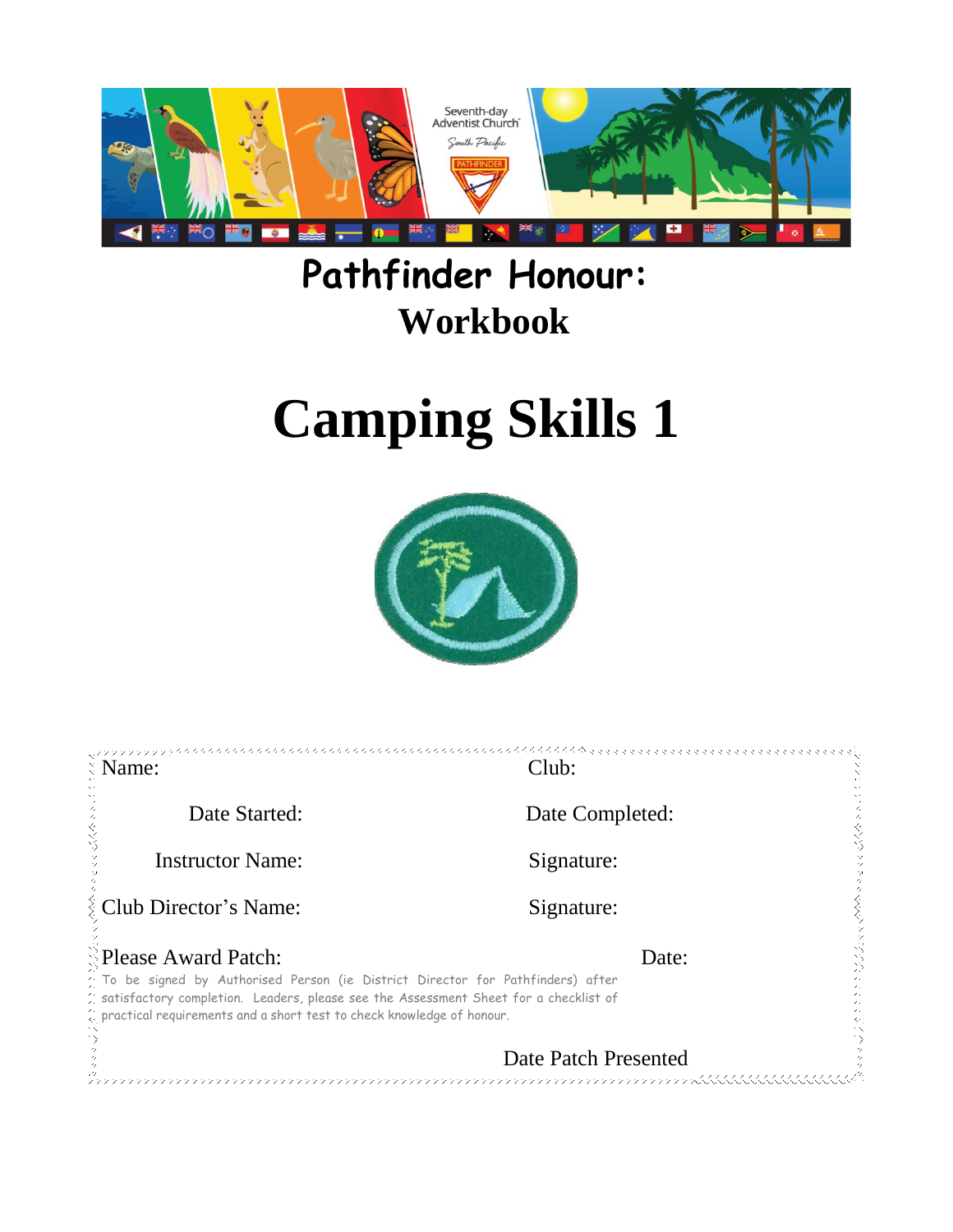#### **Requirement 2 Understand and practice wilderness and camping etiquette, regarding preservation of the outdoors.**

### **Requirement 3 Know eight things to do when lost.**



#### **Requirement 4 Be familiar with various types of sleeping equipment suitable to location and season.**

| Sleeping bags        |  |  |
|----------------------|--|--|
|                      |  |  |
| <b>Sleeping Pads</b> |  |  |
|                      |  |  |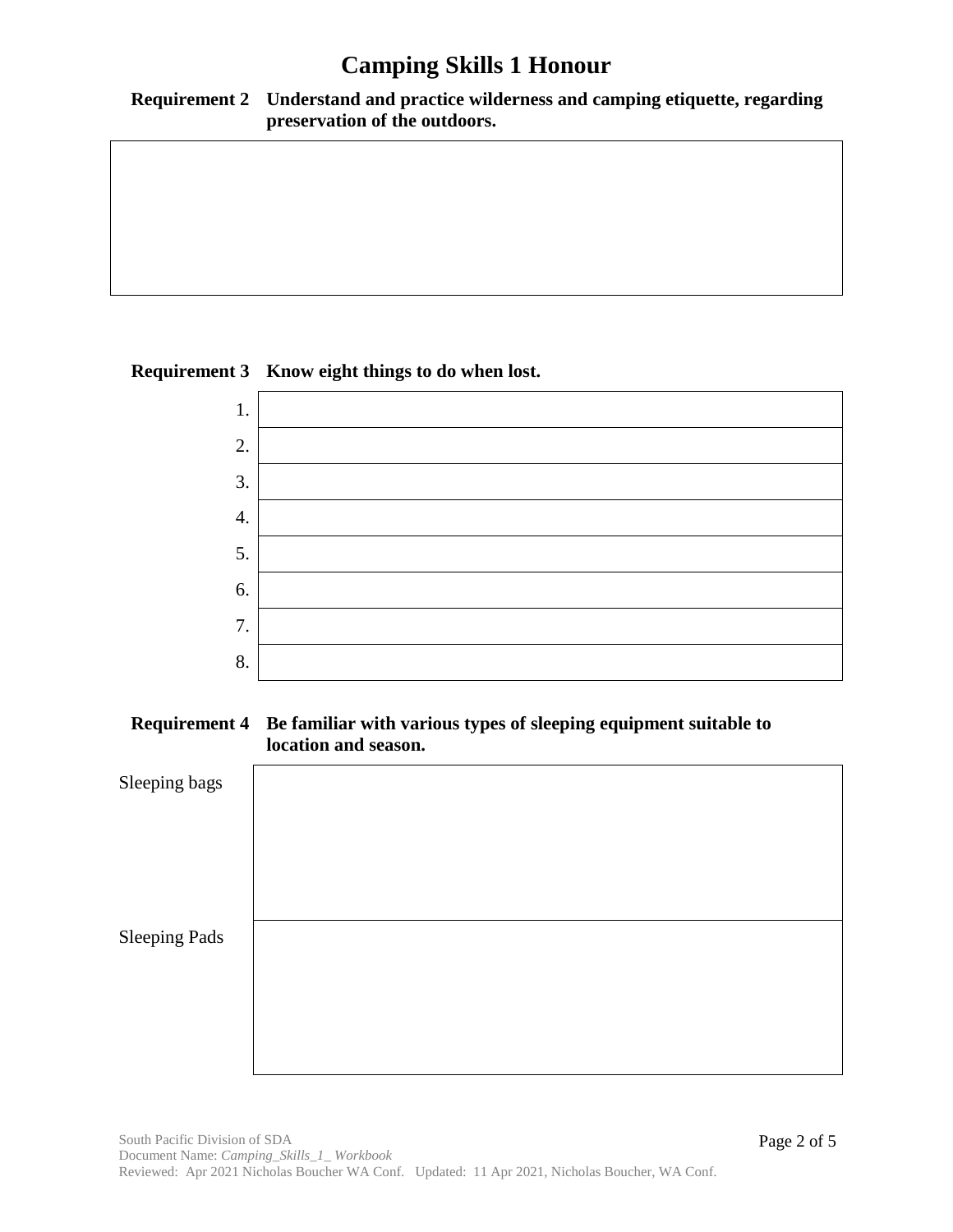**Requirement 5 List personal items needed for a weekend campout.**

**Requirement 6 Plan and participate in a weekend camping trip.**

- **Requirement 7 Know how to properly pitch and strike a tent. Observe fire precautions when tent is in use.**
- **Requirement 8 Know and practice the proper principles for camp sanitation for both primitive and established campsites.**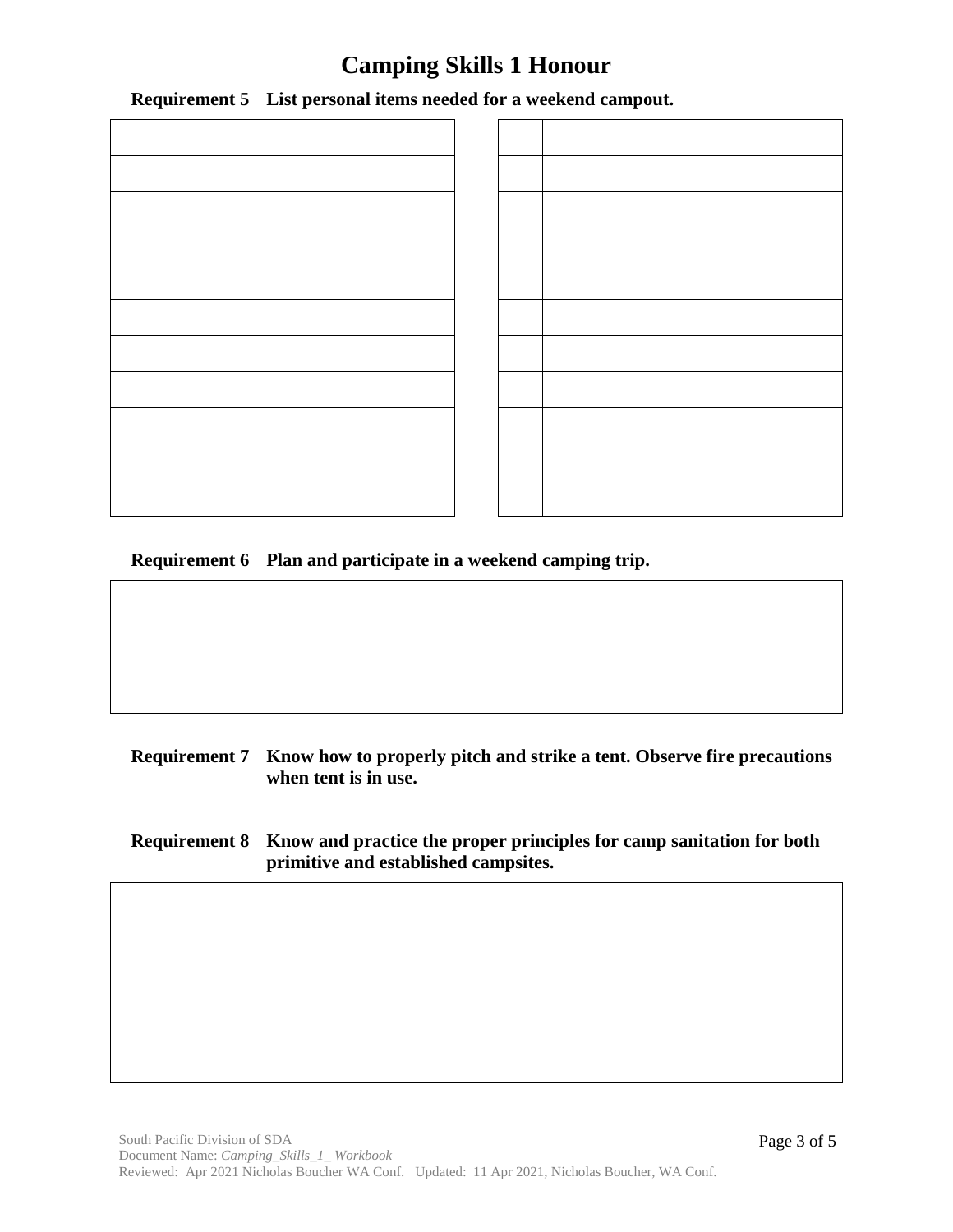**Requirement 9 Properly use the knife and hatchet. Know ten safety rules for their use.**

Knife Safety

Hatchet Safety

#### **Requirement 10 Fires:**

- **a. Demonstrate ability to choose and prepare a fire site.**
- **b. Know fire safety precautions.**
- **c. Know how to properly strike a match.**
- **d. Practice building a fire with the use of one match, using only natural materials.**
- **e. Demonstrate how to protect firewood in wet weather.**

**Requirement 11 Bake bread on a stick.**

#### **Requirement 12 Describe the proper procedures for washing and keeping clean the cooking and eating utensils.**